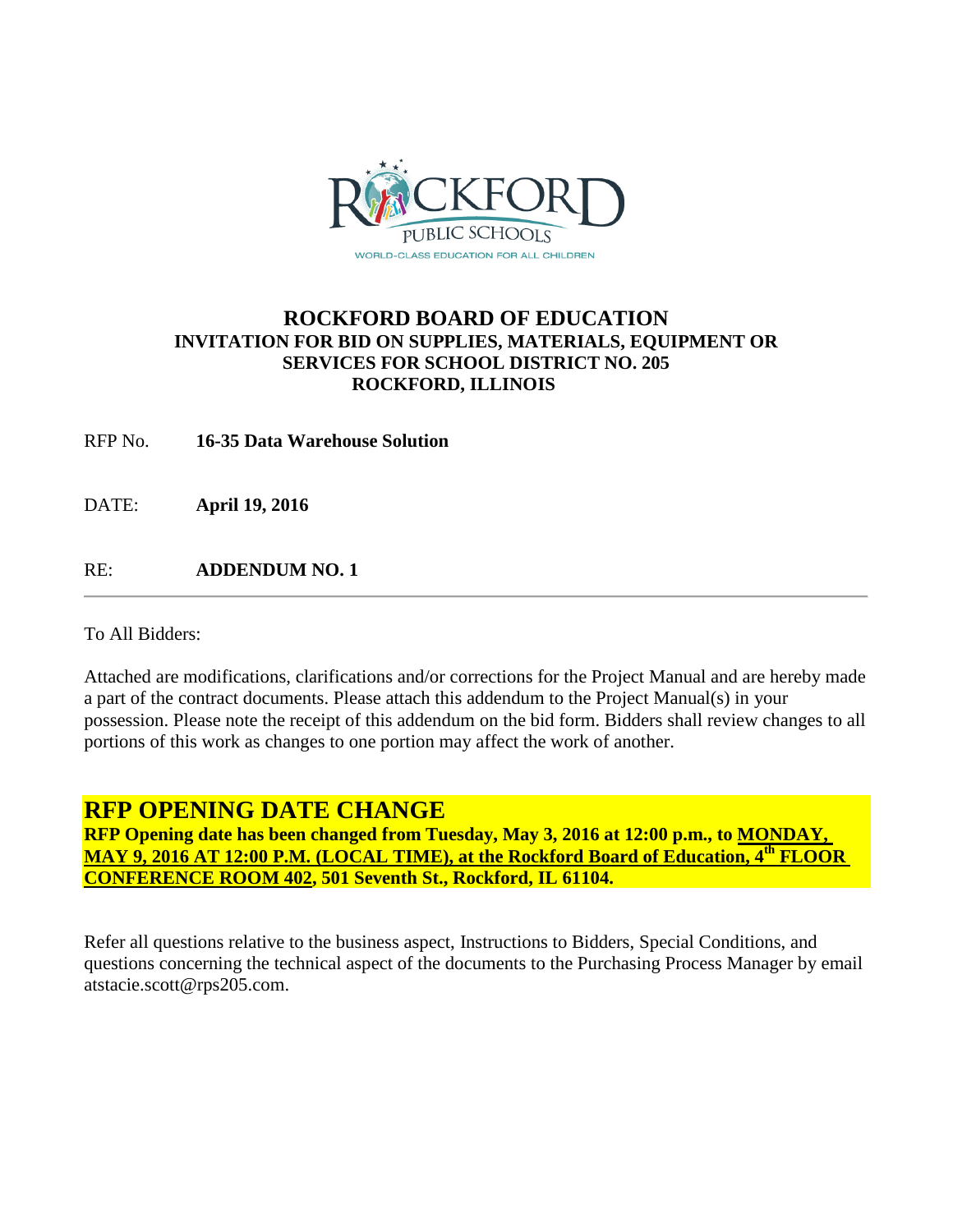# **Rockford Public Schools**

## **ADDENDUM ONE**

## **DATE: April 19, 2016**

#### **RE: RFP No. 16-35 Data Warehouse Solution**

## **RFP SPECIFICATION CHANGES/UPDATES**

- 1. RFP Opening date has been changed from Tuesday, May 3, 2016 at 12:00 p.m., to Monday, May 9, 2016 at 12:00 p.m. (local time), at the Rockford Board of Education, 4th floor Conference Room 402, 501 Seventh St., Rockford, IL 61104. Late bids will not be accepted.
- 2. All Finalist will be contacted on Friday, May 13, 2016 to schedule an interview/demonstration.
- 3. All Finalist interviews/demonstrations will be held on Thursday, May 19, 2016 only. Please ensure your availability in the event you are selected to be a Finalist.
- 4. A representative from the company who will be offered the contract may be asked to attend the Operations Committee meeting or the Board of Education meeting to assist with the presentation and answering questions.

## **REQUEST FOR INFORMATION**

## **Question 1:**

Could you please provide clarification around the mention of assessment system/item bank (listed as items on p.27, Section B, System Components) as part of the scope of this RFP? It is reflected in some areas, but omitted in others.

#### Response 1:

The table on pages 27 through 29 is a summarized version of all the expectations and requirements the District has for a data warehouse solution.

## **Question 2:**

Who is your current data warehouse vendor?

Response 2: The District currently does not have a data warehouse solution.